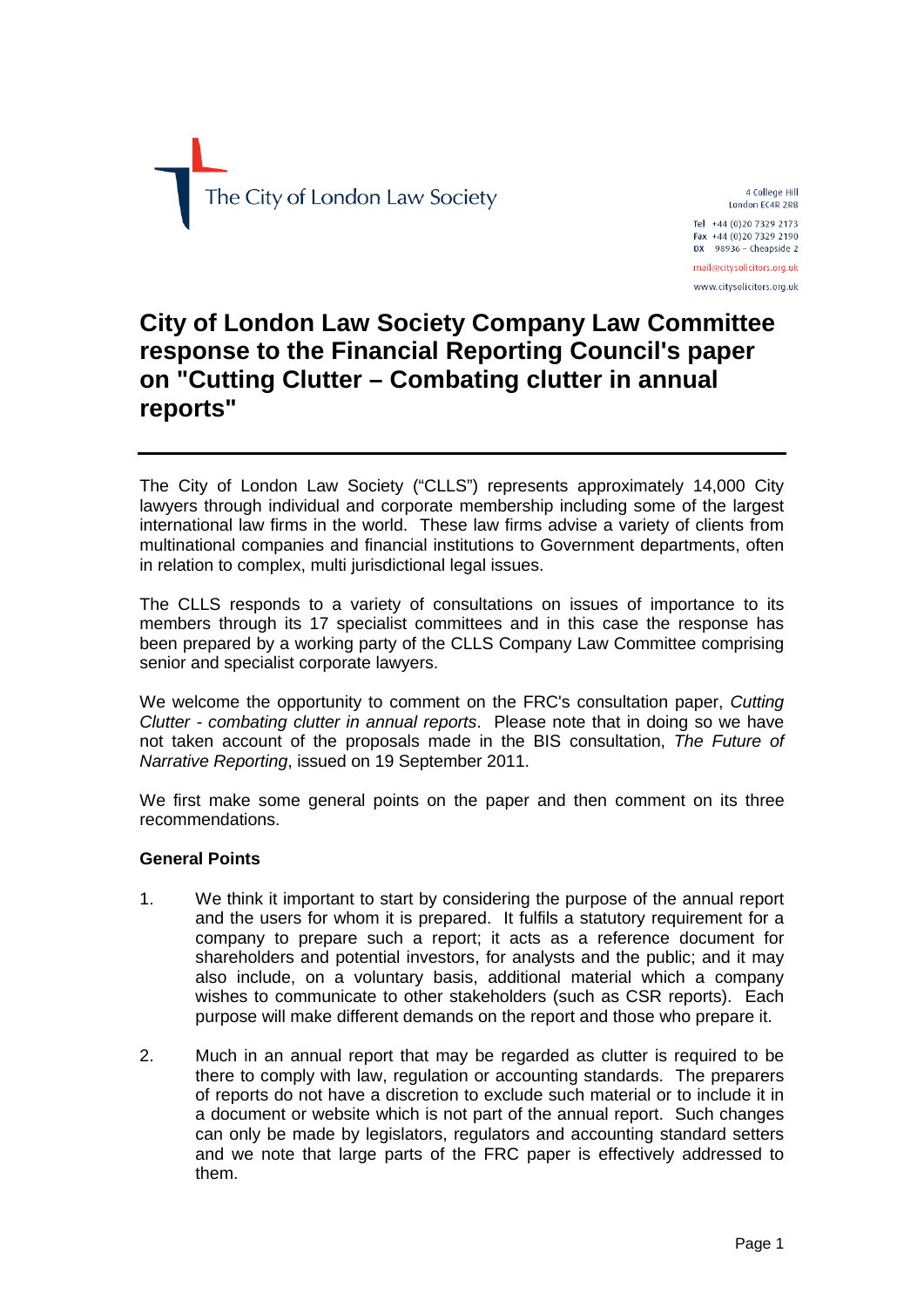- 3. The annual report has for a number of years been used as a repository for an ever increasing number of disclosures which government or regulators deem necessary. Even in a period when it is generally recognised that annual reports are over-long and increasingly opaque, new disclosures are still being added – for example, the requirement in the FRC's 2010 UK Corporate Governance Code for discussion of a company's business model; the proposed disclosures on gender diversity from the Davies Report and the FRC; the proposed disclosures on the audit process in the FRC's 2010 *Effective Company Stewardship* consultation and its proposed expanded audit report commenting on the completeness of the audit committee report. Each such disclosure may have merit in itself, but collectively they do not lead to a clutter-free document.
- 4. The annual reports of some UK companies may need to comply with regulation in other jurisdictions and efforts to cut clutter may be constrained by those additional requirements.
- 5. We would also note that a company must treat all of its shareholders equally in the provision of information. All shareholders have the right to receive the same information about the company at the same time, and it is for each shareholder to decide whether they wish to make use of that information. It is not for a company to pre-empt a shareholder's rights in this regard by withholding the information.
- 6. We understand that some companies no longer produce summary reports or abridged annual reviews because of the increased use of electronic communications. The use of such communications does not, however, appear to have had any effect in reducing clutter or the length of reports.

### **Recommendation 1 – three calls for action**

7. The paper recommends three calls for action (summarised on pages 10-11 and explored further in pages 20-29). These appear to be medium to longterm aims, in contrast to steps which might be taken now. We respond to these below.

# **8. Encourage continuing debate on materiality**

- 8.1 The paper identifies a lack of clarity as to what is meant by materiality. Because of that lack of clarity, it is said, disclosures are being made which are not material, and such immaterial disclosures are defined as clutter which obscures more relevant information. We agree that, as a general principle, it should not be necessary to disclose information which is not material.
- 8.2 The paper rightly identifies a problem in the multiplicity of terms used in legislation and regulation to describe materiality, often with no guidance as to what each term means. More consistency in the terms used would be welcome, together with guidance as to what is intended by each term. It would also be of help if examples were provided as to how terms describing materiality might be interpreted in practice.
- 8.3 It is important, however, that such guidance is not regarded as prescriptive and does not encourage a box-ticking approach or too slavish an adoption of its precepts. It should, instead, allow enough freedom for the preparers of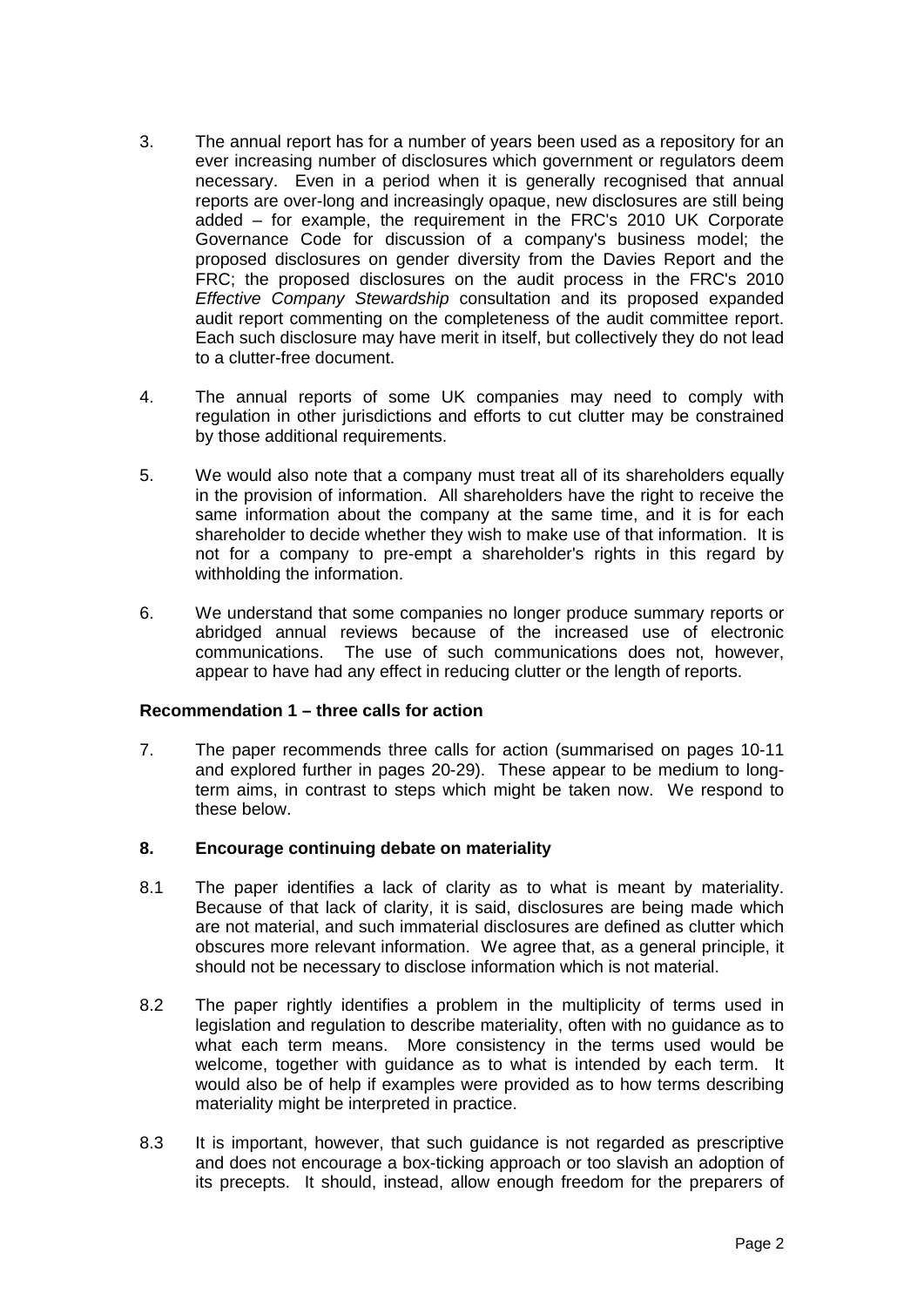reports to come to their own subjective, reasoned conclusions on materiality, acting in good faith, and without fear of undue criticism or regulatory action.

- 8.4 We note that the FRC's call for action on this point seems to be largely targeted at continuing discussions with the IASB and the IAASB. Those involved in preparing reports should be included in that debate with regulators to ensure practical solutions are found to the problem of defining materiality for disclosures.
- 8.5 The paper recognises that this debate will take time to develop but says (on page 23) that "there are ways preparers can work with their auditors to agree significant reductions in disclosures, and with little or no risk of regulatory challenge". We nonetheless think it unlikely that auditors will in practice be able or willing to provide clear guidance on descriptive or non-financial disclosures.
- 8.6 There is also a limit as to what can be done without amending regulations and statute. The paper refers to "little or no risk of regulatory challenge". If there is "no risk", it will be an easy decision for the preparers of a report to exclude a disclosure; but where there is even a "little" risk of regulators or investors, often with the benefit of hindsight, challenging an omission, the obvious decision of the preparers of a report will be to include the disclosure and so avoid that risk. If regulators are serious about cutting clutter in annual reports, they need to provide much greater clarity and guidance as to the purpose of the report and of specific disclosure requirements, and as to how they judge materiality and what will be challenged and what will not.
- 8.7 The debate on materiality also needs to take account of the Listing Rules which require a company to take reasonable care to ensure that any information it notifies to a Regulated Information Service (including the Annual Report) is not misleading, false or deceptive and does not omit anything likely to affect the import of the information (Listing Rule 1.3.3R). (Note that there is no materiality test in that requirement.) The interplay with requirements of the Prospectus Rules can also be important. Guidance on how these various requirements can be satisfied without undue clutter would be helpful.

### **9. Investigate how to tackle longstanding explanatory material**

- 9.1 The paper says the FRC believes that information in an annual report which does not change from year to year (or where the only changes are trivial) offers a significant opportunity to reduce clutter. It suggests that such material might instead appear on a company's website, although it recognises that this would require legislative change. In the meantime, the suggestion is that this information is presented separately in the report, perhaps in an appendix.
- 9.2 As a preliminary point, for such changes to be adopted by companies, it will be necessary to ensure that the current liability regime for information in an annual report is extended to cover the information wherever it appears. Section 463 of the Companies Act 2006 gives protection to directors in respect of information appearing in the Directors' Report and their Remuneration Report or which is deemed to form part of those reports. If information is to be hived off into an appendix or to a website, the same protections must apply.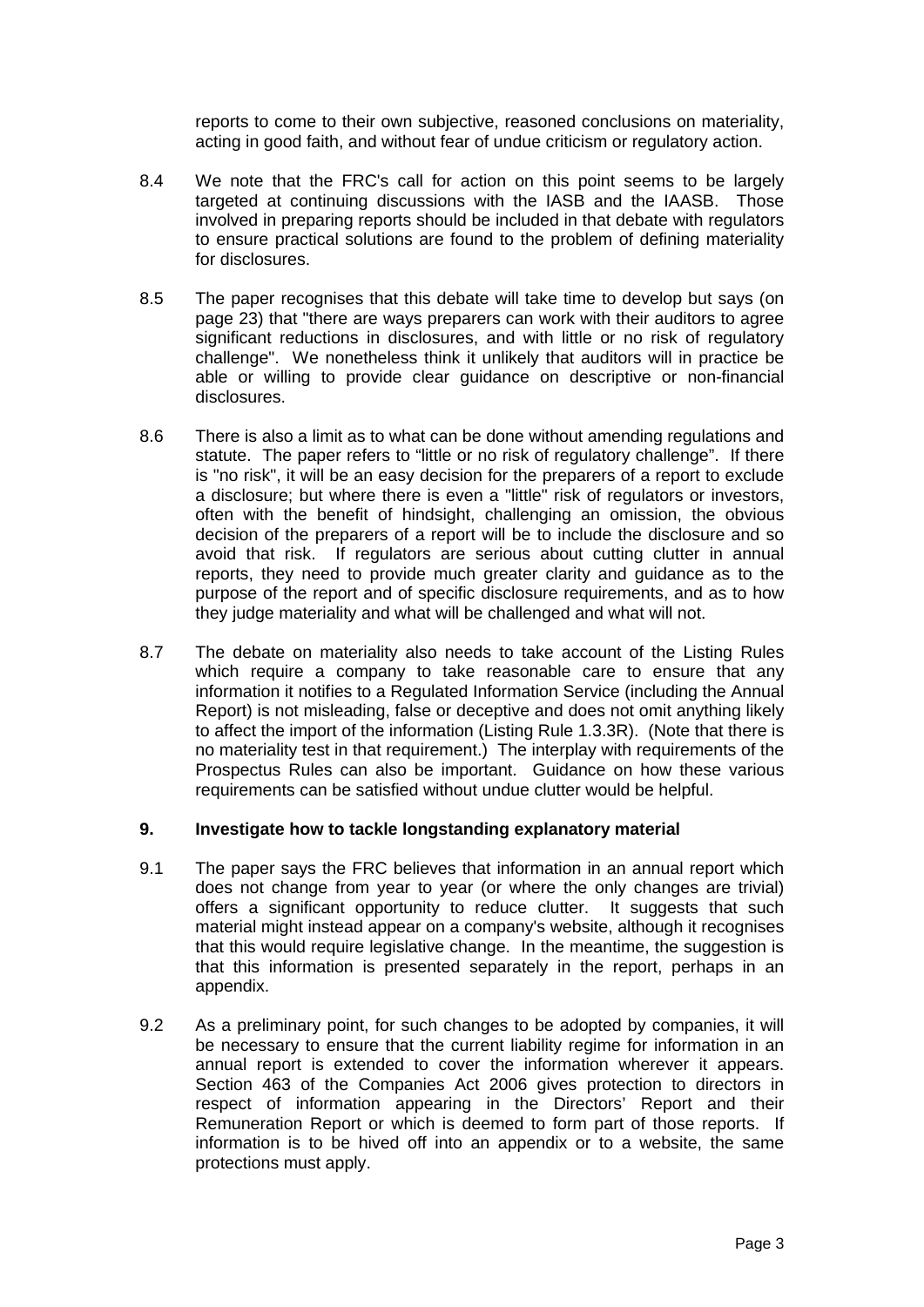- 9.3 With that qualification, we support the general intention behind these proposals, but have two additional reservations. First, explanatory information may not change from year to year but it nonetheless remains necessary to an understanding of aspects of the report and accounts. There is merit in a reader of an annual report being able to find all of this information in one place. If the reader of a hard copy report has to switch to look at a website to gain a full understanding of a point in the report, there is a risk that the report thereby becomes less accessible rather than more.
- 9.4 Second, even if the unchanging information is kept in the same document but relegated to an appendix, that may not be the best place to facilitate a quick understanding of a point. Readers of previous reports may be familiar with the issue and only need to be alerted to changes, but a new reader should not be disadvantaged by having to hunt in the small print for what remains key to a full understanding of the report. The preparers of reports will also be concerned that they present balanced and sufficiently informative disclosures and may therefore be unwilling to separate out relevant information in such an arbitrary manner.
- 9.5 We would urge legislators and regulators to move to a swift resolution of this issue so as to allow companies flexibility as to where they locate material in the best interests of all users of an annual report, and to allow them to respond to feedback from those users. If that is not possible, they should not expect the preparers of reports to find a stop gap solution which may cause as much confusion as it seeks to remedy.

# **10. Engage with other stakeholders around their information requests**

- 10.1 This call for action appears to be addressed to the ASB itself rather than to other regulators or to companies and report preparers. We believe that the principal reason for content appearing in an annual report should be because shareholders and other stakeholders will find it of use. If that criterion is not satisfied, and there is no other compelling reason, it may be excluded. Pressure from activist stakeholders representing a minority interest to include material of concern to them, but not to others, should be resisted.
- 10.2 With different regulators, the EU and the UK government periodically requiring further content to be added to the annual report, it seems to us unlikely that a unified approach to cutting clutter can be achieved. It may be necessary for Government or a lead regulator to act as a "gatekeeper" with responsibility for coordinating, policing and ultimately deciding on new proposals for the content of annual reports.

### **Recommendation 2 – Address behaviours of teams preparing annual reports**

11. We agree that the pressures on those preparing annual reports can lead to the inclusion of immaterial disclosures and overlong narratives. The volume of regulation governing the contents of an annual report means that its preparation is a time consuming and costly exercise. The largest listed companies may be able to devote the necessary resources to this task, but smaller companies can be constrained in what they are able to do. Pressures of time and cost understandably lead to defensive reporting and to easy options being chosen, such as repeating material from a previous year, cutting and pasting from the reports of other companies and including disclosures of marginal importance. Any easing of the regulatory burden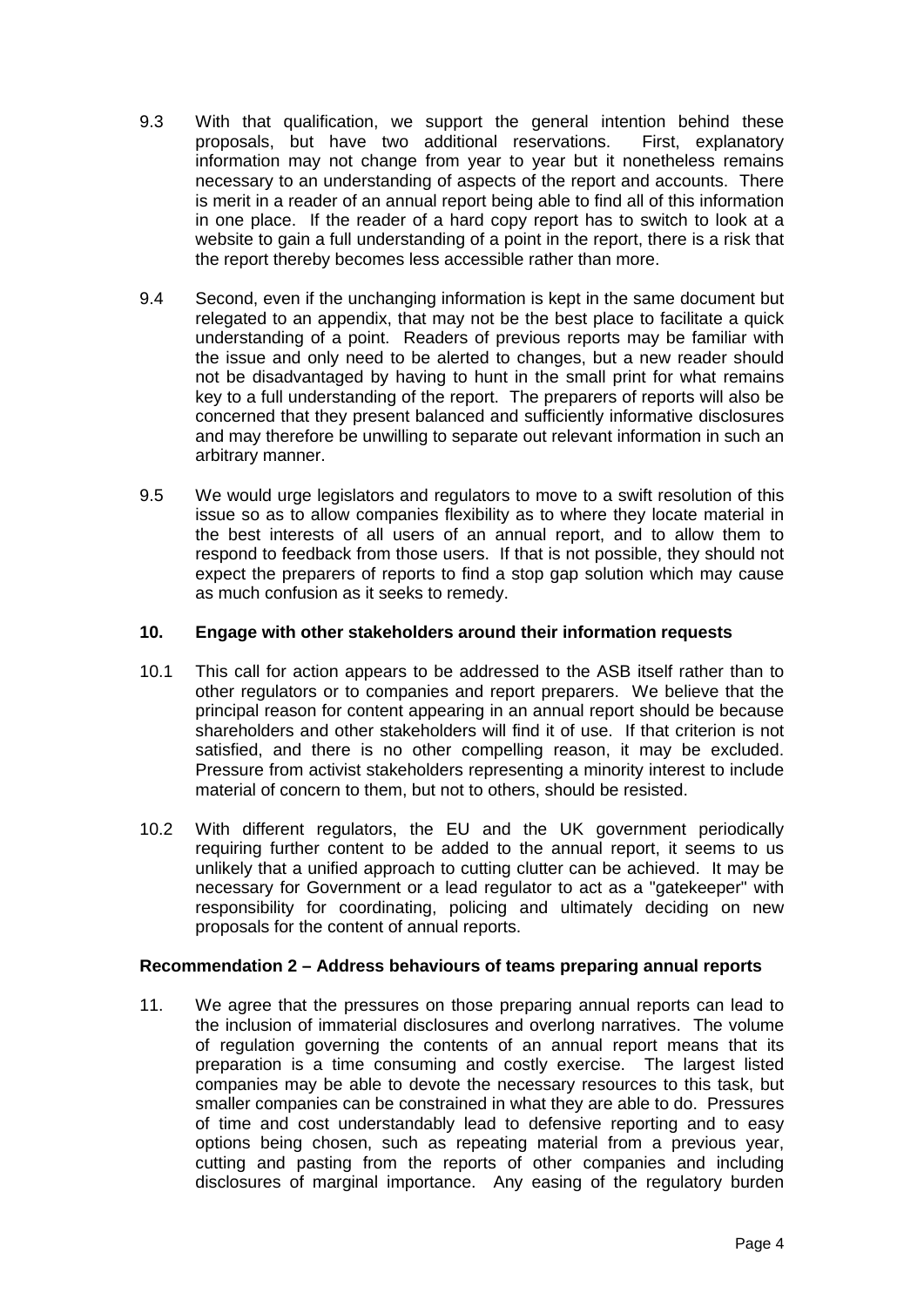which allows companies to spend less time ensuring compliance with overdetailed regulations will allow them to think harder about making their annual reports more accessible, clear and relevant.

12. The behavioural aids on pages 18 to 19 may be of some use, but we note that there is little acknowledgement that the annual report is the responsibility of the whole board and that the directors remain liable for its contents. It is the board, led by its chairman, which ought to take important initial decisions as to the tone and objectives of the report.

## **Recommendation 3 – Disclosure aids for common areas of clutter to be tackled now**

13. The paper provides three examples of disclosure aids which may assist in cutting clutter in particular areas of the annual report.

## **Governance**

- 14. The discussion on pages 26-27 of the paper concerning governance disclosures says that only 18 of the 52 provisions in the UK Corporate Governance Code require disclosures, but comments that companies seem to say much more. This is because of Listing Rule 9.8.5R which requires a company with a premium listing to include in its annual report a statement of how it has applied the Main Principles in the Code "in a manner that would enable shareholders to evaluate how the principles have been applied". (This is in addition to any explanation of why certain Code provisions have not been complied with.) There may be little change in some of the content of this statement from year to year but companies have no discretion to exclude it or to transfer it to a website.
- 15. The disclosure aid on pages 34-35 of the paper does not seem to take account of this Listing Rule. We agree that this is information which may more usefully appear on a website and look forward to the FRC discussing necessary changes to the Listing Rules with the UKLA.
- 16. Note also that the FRC, in the preface to the UK Corporate Governance Code, encourages chairmen to report personally on the role and effectiveness of the board (sections A and B of the Code), thereby giving this information more prominence rather than less. Again, it is not clear that the "Governance overview" shown in disclosure aid 1 follows this guidance.
- 17. The paper also discusses corporate social responsibility disclosures. Section 417, Companies Act 2006, requires certain CSR disclosures and, as noted in the paper, others are likely to follow. Any reduction or halt to the increase in the number of such disclosures is dependent on government and regulators and we encourage the FRC to pursue this point. Other information in an annual report on CSR may be included voluntarily because of pressure from shareholders or other stakeholders. We suggest that the inclusion of such non-statutory information is left to companies and interested parties to work out between themselves. If the latter make clear they do not want the information, companies will soon stop including it. A website might, in any event, be a better place for CSR reports.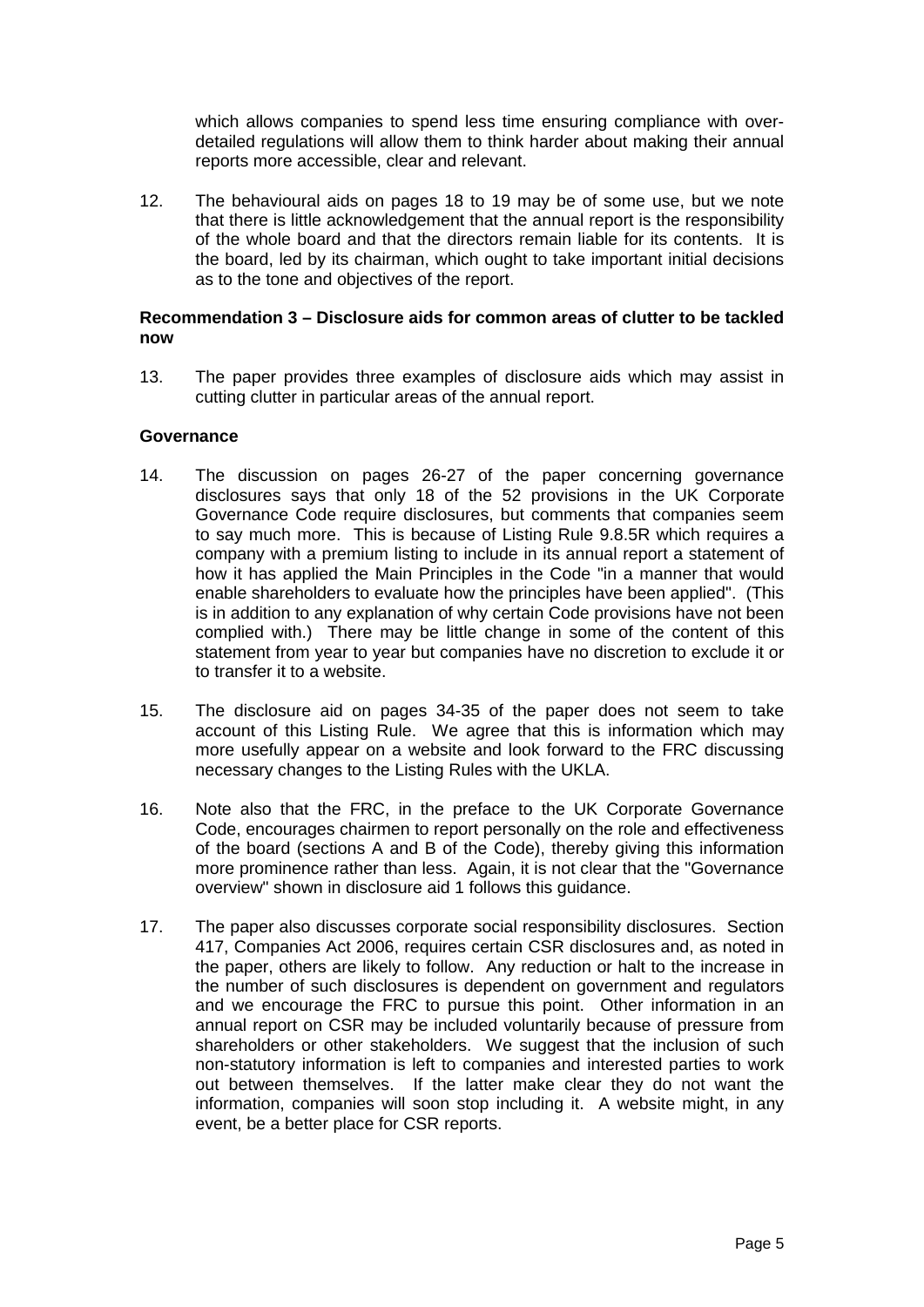# **Accounting policies**

18. See the comments made in paragraphs 9.1 to 9.5 above.

## **Share-based payments**

- 19. We agree with the principle that only material disclosures concerning sharebased payments should be included, but as no indication is given in disclosure aid 3 of the size of the company it is difficult to judge how materiality has been measured.
- 20. In many large companies constituent parts of the total profit and loss charge for share-based payments, and indeed for directors' remuneration, may not be material in terms of numbers. But materiality can also be judged in terms of the interest an item may attract from shareholders, and that may differ from company to company, thereby highlighting the difficulty in seeking to impose any third party view of what is material.
- 21. It is difficult to see how the example envisaged in this disclosure aid could be used without legislative change (as the paper seems to acknowledge). To take just one example, the directors' remuneration report of a quoted company "must include for each director, a detailed summary of any performance conditions to which any entitlement of the director to share options or under a long term incentive scheme is subject" *(para 3(2)(a), Schedule 8, Large and Medium-sized Companies and Groups (Accounts and Reports) Regulations 2008)*. There is no discretion there to exclude information which may, on any assessment, be immaterial. Nor is there any guidance on what constitutes an appropriately detailed summary.

# **Further opportunities**

- 22. We have the following comments on a number of the areas identified as offering good opportunities to reduce clutter:
- 22.1 **CSR reporting** see paragraph 17 above.
- 22.2 **Directors' report other statutory information** we agree that pure factual information (for example, the names of directors and political and charitable donations) might be included in an annual return format, though we question whether it is necessary to be prescriptive with such a requirement. Other information, such as particulars of important events affecting the company since the year end and likely future developments in the business, require good narrative reporting and would not be suitable for an annual return format. While some companies might want to put information in an appendix, they should be free to locate it where they think it would be most useful to readers, given its nature and the context of the disclosure.
- 22.3 **Financial instruments** and **Principal risks** as we commented in our response to the FRC's consultation on its paper *Effective Company Stewardship*, the drafting of risk factors is an area that would benefit from a proper review by a working party of regulators, companies, their advisers and shareholders which might cover:
	- best practice in risk reporting;
	- the interaction of periodic reporting of risks with prospectus risk factors;